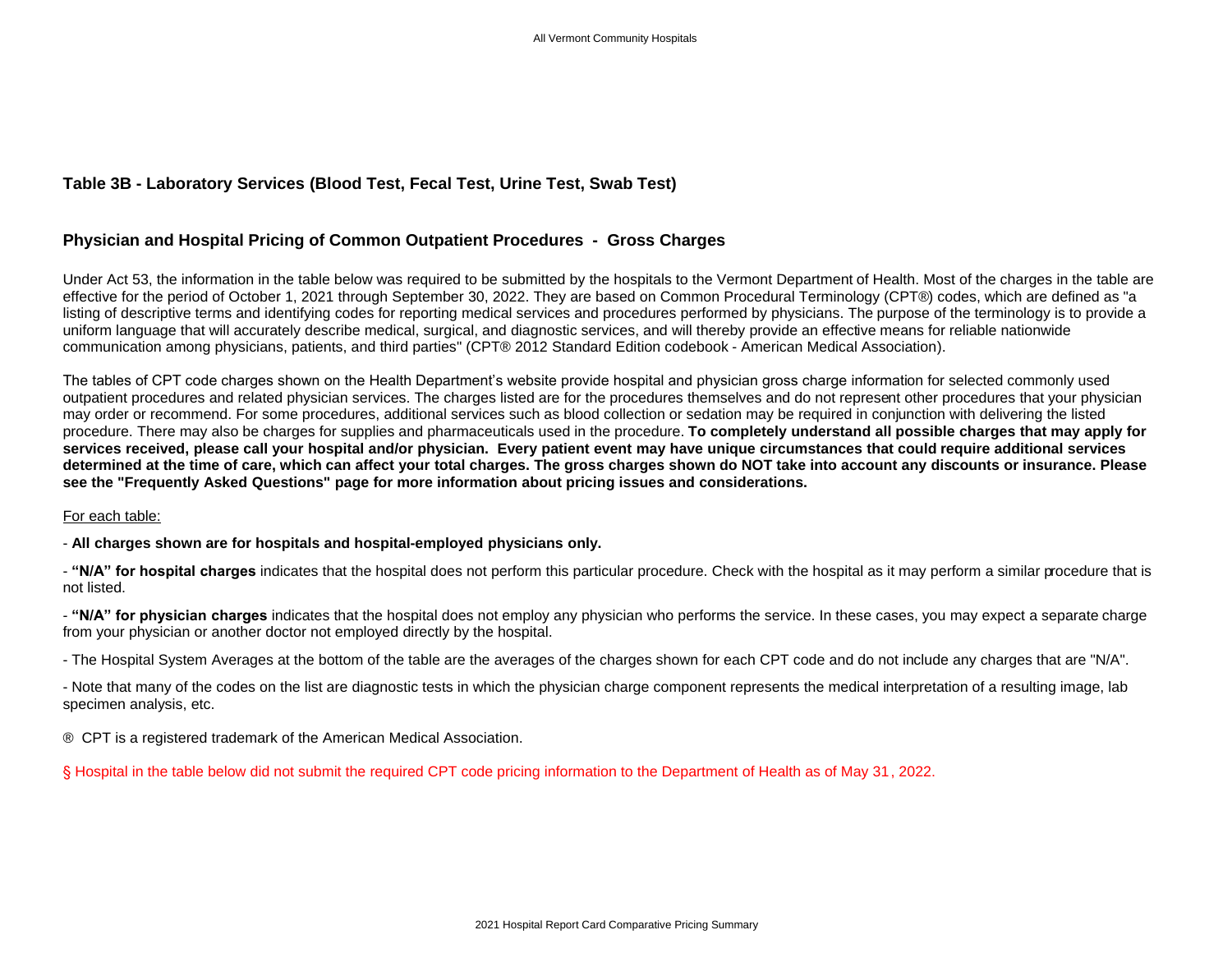## **Table 3B - Laboratory Services**

|                                                  |                        | <b>Blood Test</b>                            |                      |                                  |                         |                                  |                          |                                      |                    |                  |                                      |                |                       |                         |
|--------------------------------------------------|------------------------|----------------------------------------------|----------------------|----------------------------------|-------------------------|----------------------------------|--------------------------|--------------------------------------|--------------------|------------------|--------------------------------------|----------------|-----------------------|-------------------------|
|                                                  | <b>CPT Code</b>        | 800485                                       | 80051 <sup>5</sup>   | 800535                           | $80061$ <sup>5, 6</sup> | 80069                            | 80074                    | 80076                                | 82306              | 82310            | 82378 1, 6                           | 82435 5        | 82465                 | 82523                   |
| Hospital                                         | <b>Description</b>     | Basic metabolic<br>panel (calcium,<br>total) | Electrolyte<br>panel | Comprehensive<br>metabolic panel | Lipid panel             | Renal (kidney)<br>function panel | Acute hepatitis<br>panel | Hepatic<br>(liver)<br>function panel | Vitamin D<br>level | Calcium<br>level | Carcinoembryo<br>nic antigen,<br>CEA | Chloride level | Cholesterol<br>levels | Collagen cross<br>links |
| <b>Brattleboro Memorial</b><br>Hospital          | <b>Hospital Charge</b> |                                              |                      |                                  |                         |                                  |                          |                                      |                    |                  |                                      |                |                       |                         |
| <b>Central Vermont Medical</b><br>Center         | <b>Hospital Charge</b> | \$78                                         | \$75                 | \$119                            | \$108                   | n/a                              | n/a                      | \$116                                | \$71               | \$42             | \$228                                | \$44           | \$79                  | \$207                   |
| <b>Copley Hospital</b>                           | <b>Hospital Charge</b> | \$55                                         | \$46                 | \$93                             | \$75                    | \$57                             | \$207                    | \$54                                 | \$100              | \$26             | \$57                                 | \$20           | \$29                  | \$81                    |
| University of Vermont<br><b>Medical Center</b>   | <b>Hospital Charge</b> | \$86                                         | \$41                 | \$102                            | \$85                    | n/a                              | \$441                    | \$102                                | \$135              | \$27             | \$171                                | \$32           | \$28                  | \$251                   |
| <b>§ Gifford Medical Center</b>                  | <b>Hospital Charge</b> |                                              |                      |                                  |                         |                                  |                          |                                      |                    |                  |                                      |                |                       |                         |
| <b>Grace Cottage Family</b><br>Health & Hospital | <b>Hospital Charge</b> | \$149                                        | \$86                 | \$169                            | \$142                   | \$169                            | n/a                      | \$169                                | \$312              | \$44             | \$147                                | \$41           | \$44                  | \$341                   |
| Mt. Ascutney Hospital                            | <b>Hospital Charge</b> | \$157                                        | \$130                | \$184                            | \$174                   | \$130                            | \$867                    | \$147                                | \$182              | \$76             | \$271                                | \$85           | \$81                  | \$236                   |
| North Country Hospital                           | <b>Hospital Charge</b> | \$120                                        | \$152                | \$198                            | \$110                   | \$188                            | \$1,222                  | \$197                                | \$292              | \$125            | \$320                                | \$47           | \$0                   | \$251                   |
| Northeastern Vermont<br>Regional Hospital        | <b>Hospital Charge</b> | \$121                                        | \$121                | \$180                            | \$185                   | \$151                            | \$777                    | \$157                                | \$336              | \$74             | \$418                                | \$81           | \$79                  | \$216                   |
| Northwestern Medical<br>Center                   | <b>Hospital Charge</b> | \$56                                         | \$49                 | \$56                             | \$49                    | \$34                             | \$215                    | \$42                                 | \$332              | \$39             | \$336                                | \$27           | \$26                  | \$207                   |
| Porter Hospital                                  | <b>Hospital Charge</b> | \$99                                         | \$104                | \$176                            | \$200                   | \$151                            | \$362                    | \$136                                | \$116              | \$71             | \$200                                | \$60           | \$63                  | \$226                   |
| <b>Rutland Regional</b><br><b>Medical Center</b> | <b>Hospital Charge</b> | \$38                                         | \$52                 | \$41                             | \$53                    | \$150                            | \$287                    | \$44                                 | \$120              | \$66             | \$250                                | \$79           | \$70                  | \$200                   |
| Southwestern Vermont<br><b>Medical Center</b>    | <b>Hospital Charge</b> | \$84                                         | \$72                 | \$108                            | \$108                   | \$78                             | \$124                    | \$93                                 | \$204              | \$72             | \$228                                | \$70           | \$66                  | \$314                   |
| Springfield Hospital                             | <b>Hospital Charge</b> | \$111                                        | \$91                 | \$93                             | \$113                   | \$115                            | n/a                      | \$188                                | \$90               | \$26             | \$42                                 | \$63           | \$18                  | \$394                   |
| <b>Hospital System</b><br>Averages               | <b>Hospital Charge</b> | \$96                                         | \$85                 | \$127                            | \$117                   | \$122                            | \$500                    | \$120                                | \$191              | \$57             | \$222                                | \$54           | \$49                  | \$244                   |

1. A test to check for a protein associated with certain kinds of cancers. 5. UVMMC has multiple prices associated with this code. 6. For Porter Hospital, this is the highest amount for this CPT in the chargemaster.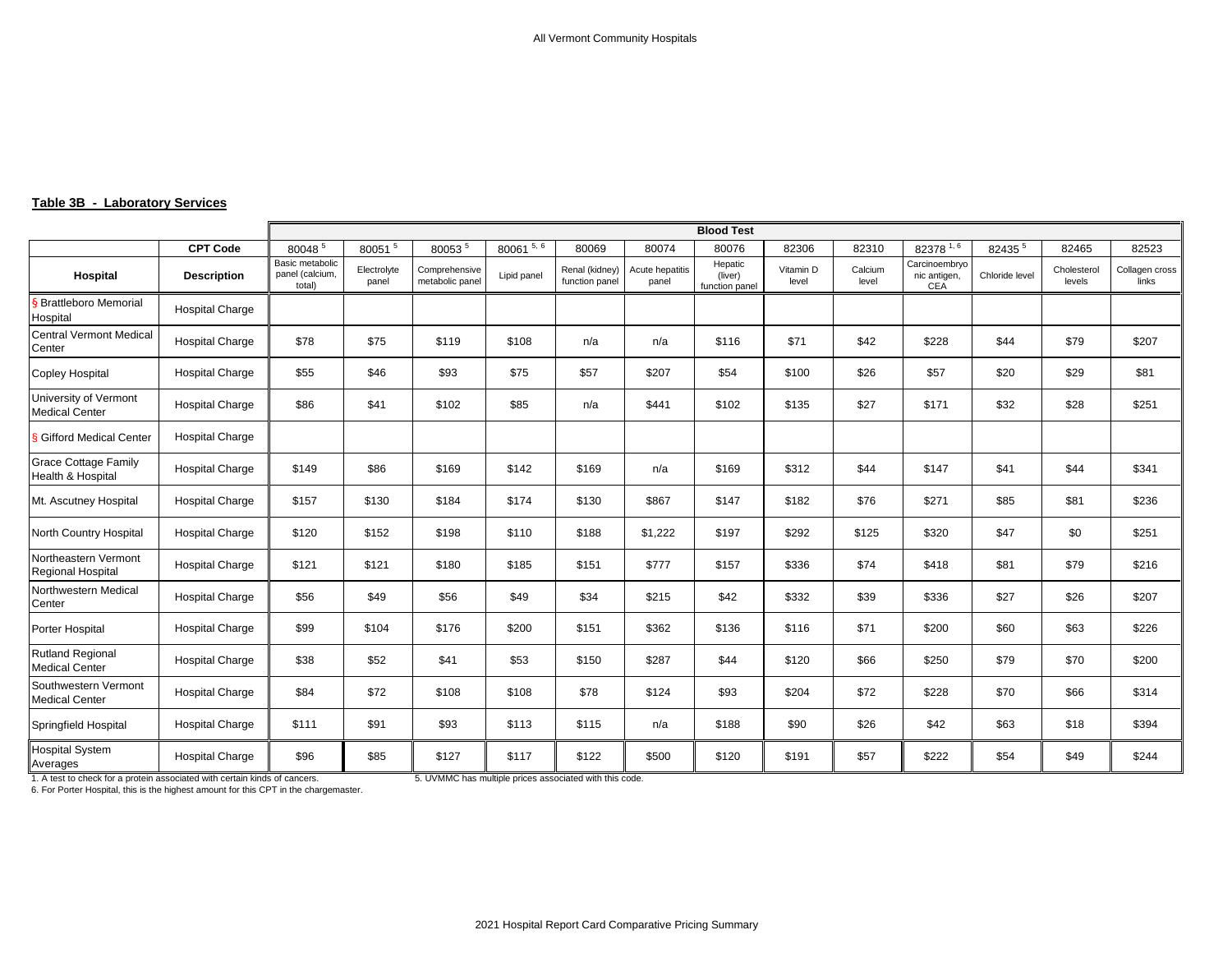|                                                    |                        | <b>Blood Test</b>             |                     |                                          |              |                |                                            |                                   |                                                          |                                                               |               |           |                          |                                           |
|----------------------------------------------------|------------------------|-------------------------------|---------------------|------------------------------------------|--------------|----------------|--------------------------------------------|-----------------------------------|----------------------------------------------------------|---------------------------------------------------------------|---------------|-----------|--------------------------|-------------------------------------------|
|                                                    | <b>CPT Code</b>        | 82550 <sup>6</sup>            | 82565 5             | 82607                                    | 82627        | 82728          | 82785                                      | 82947 5                           | 82977                                                    | 83036 5, 7                                                    | 83525         | 83540 5   | 83550                    | $83615^{5,6}$                             |
| Hospital                                           | <b>Description</b>     | Creatine kinase<br>(CK) level | Creatinine<br>level | Vitamin B-12<br>(cyanocobalamin<br>level | DHEA-S level | Ferritin level | IgE<br>(immune<br>system protein)<br>level | Blood glucose<br>(sugar)<br>level | Glutamyltransfe<br>rase<br>(liver enzyme)<br>level (GGT) | Glycosylated<br>mehoglobin test<br>(A1C) for blood<br>glucose | Insulin level | Iron evel | Iron binding<br>capacity | Lactate<br>dehyrogenase<br>(enzyme) level |
| S Brattleboro Memorial<br>Hospital                 | <b>Hospital Charge</b> |                               |                     |                                          |              |                |                                            |                                   |                                                          |                                                               |               |           |                          |                                           |
| <b>Central Vermont Medical</b><br>Center           | <b>Hospital Charge</b> | \$94                          | \$41                | \$95                                     | \$332        | \$118          | \$90                                       | \$53                              | \$96                                                     | \$127                                                         | \$196         | \$58      | \$70                     | \$83                                      |
| <b>Copley Hospital</b>                             | <b>Hospital Charge</b> | \$44                          | \$33                | \$57                                     | \$88         | \$57           | \$72                                       | \$26                              | \$48                                                     | \$64                                                          | \$81          | \$44      | \$57                     | \$39                                      |
| University of Vermont<br><b>Medical Center</b>     | <b>Hospital Charge</b> | \$36                          | \$28                | \$87                                     | \$227        | \$94           | \$93                                       | \$26                              | \$30                                                     | \$122                                                         | \$93          | \$100     | \$44                     | \$55                                      |
| Gifford Medical Center                             | <b>Hospital Charge</b> |                               |                     |                                          |              |                |                                            |                                   |                                                          |                                                               |               |           |                          |                                           |
| <b>Grace Cottage Family</b><br>Health & Hospital** | <b>Hospital Charge</b> | \$95                          | \$41                | \$124                                    | \$271        | \$113          | \$140                                      | \$41                              | \$77                                                     | \$113                                                         | \$140         | \$140     | \$84                     | \$87                                      |
| Mt. Ascutney Hospital &<br><b>Health Center</b>    | <b>Hospital Charge</b> | \$120                         | \$84                | \$194                                    | \$339        | \$236          | \$263                                      | \$60                              | \$135                                                    | \$177                                                         | \$185         | \$122     | \$159                    | \$106                                     |
| North Country Hospital                             | <b>Hospital Charge</b> | \$181                         | \$63                | \$333                                    | \$336        | \$255          | \$158                                      | \$92                              | \$183                                                    | \$204                                                         | \$100         | \$171     | \$171                    | \$188                                     |
| Northeastern Vermont<br>Regional Hospital          | <b>Hospital Charge</b> | \$113                         | \$91                | \$172                                    | \$360        | \$125          | \$279                                      | \$72                              | \$125                                                    | \$91                                                          | \$197         | \$113     | \$151                    | \$105                                     |
| Northwestern Medical<br>Center                     | <b>Hospital Charge</b> | \$28                          | \$28                | \$27                                     | \$89         | \$127          | \$60                                       | \$28                              | \$25                                                     | \$96                                                          | \$45          | \$28      | \$35                     | \$173                                     |
| Porter Hospital                                    | <b>Hospital Charge</b> | \$95                          | \$72                | \$101                                    | \$213        | \$165          | \$87                                       | \$50                              | \$25                                                     | \$130                                                         | \$90          | \$113     | \$104                    | \$96                                      |
| <b>Rutland Regional</b><br><b>Medical Center</b>   | <b>Hospital Charge</b> | \$122                         | \$41                | \$115                                    | \$355        | \$97           | \$84                                       | \$29                              | \$124                                                    | \$40                                                          | \$197         | \$54      | \$74                     | \$104                                     |
| Southwestern Vermont<br><b>Medical Center</b>      | <b>Hospital Charge</b> | \$102                         | \$59                | \$89                                     | \$148        | \$66           | \$112                                      | \$50                              | \$73                                                     | \$137                                                         | \$91          | \$65      | \$130                    | \$61                                      |
| Springfield Hospital                               | <b>Hospital Charge</b> | \$61                          | \$71                | n/a                                      | \$280        | \$175          | \$80                                       | \$57                              | \$36                                                     | \$117                                                         | \$148         | \$88      | \$88                     | \$82                                      |
| <b>Hospital System</b><br>Averages                 | <b>Hospital Charge</b> | \$91                          | \$54                | \$127                                    | \$253        | \$136          | \$126                                      | \$49                              | \$81                                                     | \$118                                                         | \$130         | \$91      | \$97                     | \$98                                      |

1.dehydroepiandrosterone-sulfate fact the highest of the S. UVMMC has multiple prices associated with this code. North Country: hospital charge=\$62, physician charge=\$30.<br>6. For Porter Hospital, this is the highest amount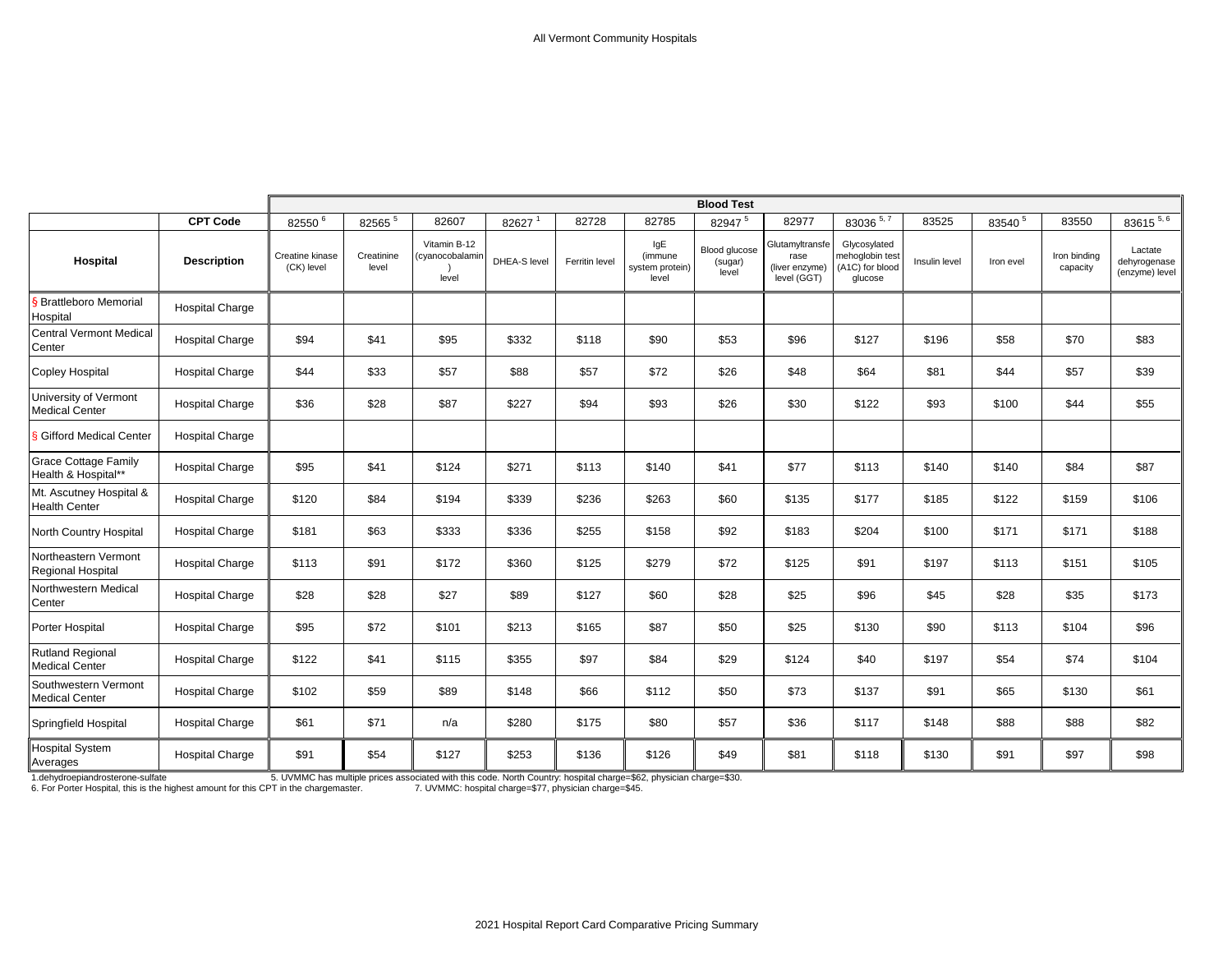|                                                    |                        | <b>Blood Test</b>               |                          |                 |                                                |                         |                                 |                                                |                                              |                        |               |              |                             |                              |
|----------------------------------------------------|------------------------|---------------------------------|--------------------------|-----------------|------------------------------------------------|-------------------------|---------------------------------|------------------------------------------------|----------------------------------------------|------------------------|---------------|--------------|-----------------------------|------------------------------|
|                                                    | <b>CPT Code</b>        | 83690                           | 83721                    | 83735 6         | 83970 6                                        | 84075 6                 | 84100                           | 84146                                          | 84153 <sup>6</sup>                           | 84155 <sup>6</sup>     | 84165         | 84295 5      | 84402                       | 84403                        |
| Hospital                                           | <b>Description</b>     | Lipase<br>(fat enzyme)<br>level | LDL cholesterol<br>level | Magnasium level | Parathormone<br>(parathyroid<br>hormone) level | Phosphatase<br>alkaline | (enzyme) level; Phosphate level | Prolactin (milk<br>producing<br>hormone) level | Prostate<br>specific antigen<br>(PSA), total | Total protein<br>level | Protein level | Sodium level | Testosterone<br>level, free | Testosterone<br>level, total |
| § Brattleboro Memorial<br>Hospital                 | <b>Hospital Charge</b> |                                 |                          |                 |                                                |                         |                                 |                                                |                                              |                        |               |              |                             |                              |
| <b>Central Vermont Medical</b><br>Center           | <b>Hospital Charge</b> | \$76                            | \$169                    | \$94            | \$97                                           | \$54                    | \$49                            | \$72                                           | \$156                                        | \$52                   | \$66          | \$41         | \$208                       | \$218                        |
| <b>Copley Hospital</b>                             | <b>Hospital Charge</b> | \$32                            | \$42                     | \$46            | \$139                                          | \$33                    | \$31                            | \$67                                           | \$122                                        | \$27                   | \$72          | \$21         | \$96                        | \$97                         |
| University of Vermont<br><b>Medical Center</b>     | <b>Hospital Charge</b> | \$32                            | \$104                    | \$39            | \$194                                          | \$28                    | \$27                            | \$126                                          | \$85                                         | \$28                   | \$68          | \$30         | n/a                         | \$143                        |
| <b>§ Gifford Medical Center</b>                    | <b>Hospital Charge</b> |                                 |                          |                 |                                                |                         |                                 |                                                |                                              |                        |               |              |                             |                              |
| <b>Grace Cottage Family</b><br>Health & Hospital** | <b>Hospital Charge</b> | \$57                            | \$150                    | \$87            | \$436                                          | \$57                    | \$52                            | \$216                                          | \$173                                        | \$52                   | \$122         | \$56         | \$234                       | \$280                        |
| Mt. Ascutney Hospital &<br><b>Health Center</b>    | <b>Hospital Charge</b> | \$85                            | \$148                    | \$121           | \$628                                          | \$94                    | \$86                            | \$335                                          | \$282                                        | \$68                   | \$171         | \$74         | \$402                       | \$351                        |
| North Country Hospital                             | <b>Hospital Charge</b> | \$345                           | \$40                     | \$205           | \$405                                          | \$178                   | \$129                           | \$336                                          | \$141                                        | \$178                  | \$0           | \$59         | \$287                       | \$351                        |
| Northeastern Vermont<br>Regional Hospital          | <b>Hospital Charge</b> | \$83                            | \$157                    | \$117           | \$665                                          | \$91                    | \$65                            | \$357                                          | \$311                                        | \$64                   | \$64          | \$79         | \$52                        | \$138                        |
| Northwestern Medical<br>Center                     | <b>Hospital Charge</b> | \$82                            | \$108                    | \$123           | \$251                                          | \$42                    | \$43                            | \$43                                           | \$293                                        | \$25                   | \$67          | \$28         | n/a                         | \$61                         |
| Porter Hospital                                    | <b>Hospital Charge</b> | \$31                            | \$112                    | \$106           | \$198                                          | \$85                    | \$66                            | \$131                                          | \$144                                        | \$41                   | \$70          | \$46         | n/a                         | \$149                        |
| <b>Rutland Regional</b><br><b>Medical Center</b>   | <b>Hospital Charge</b> | \$80                            | \$95                     | \$34            | \$282                                          | \$88                    | \$81                            | \$143                                          | \$74                                         | \$63                   | \$186         | \$76         | \$180                       | \$213                        |
| Southwestern Vermont<br><b>Medical Center</b>      | <b>Hospital Charge</b> | \$73                            | \$71                     | \$96            | \$183                                          | \$72                    | \$72                            | \$264                                          | \$245                                        | \$59                   | \$134         | \$67         | \$148                       | \$148                        |
| Springfield Hospital                               | <b>Hospital Charge</b> | \$82                            | \$119                    | \$89            | \$82                                           | \$71                    | \$68                            | \$32                                           | \$232                                        | \$51                   | \$41          | \$62         | n/a                         | \$50                         |
| <b>Hospital System</b><br>Averages                 | <b>Hospital Charge</b> | \$88                            | \$109                    | \$96            | \$297                                          | \$74                    | \$64                            | \$177                                          | \$188                                        | \$59                   | \$88          | \$53         | \$201                       | \$183                        |

5. UVMMC has multiple prices associated with this code.

6. For Porter Hospital, this is the highest amount for this CPT in the chargemaster.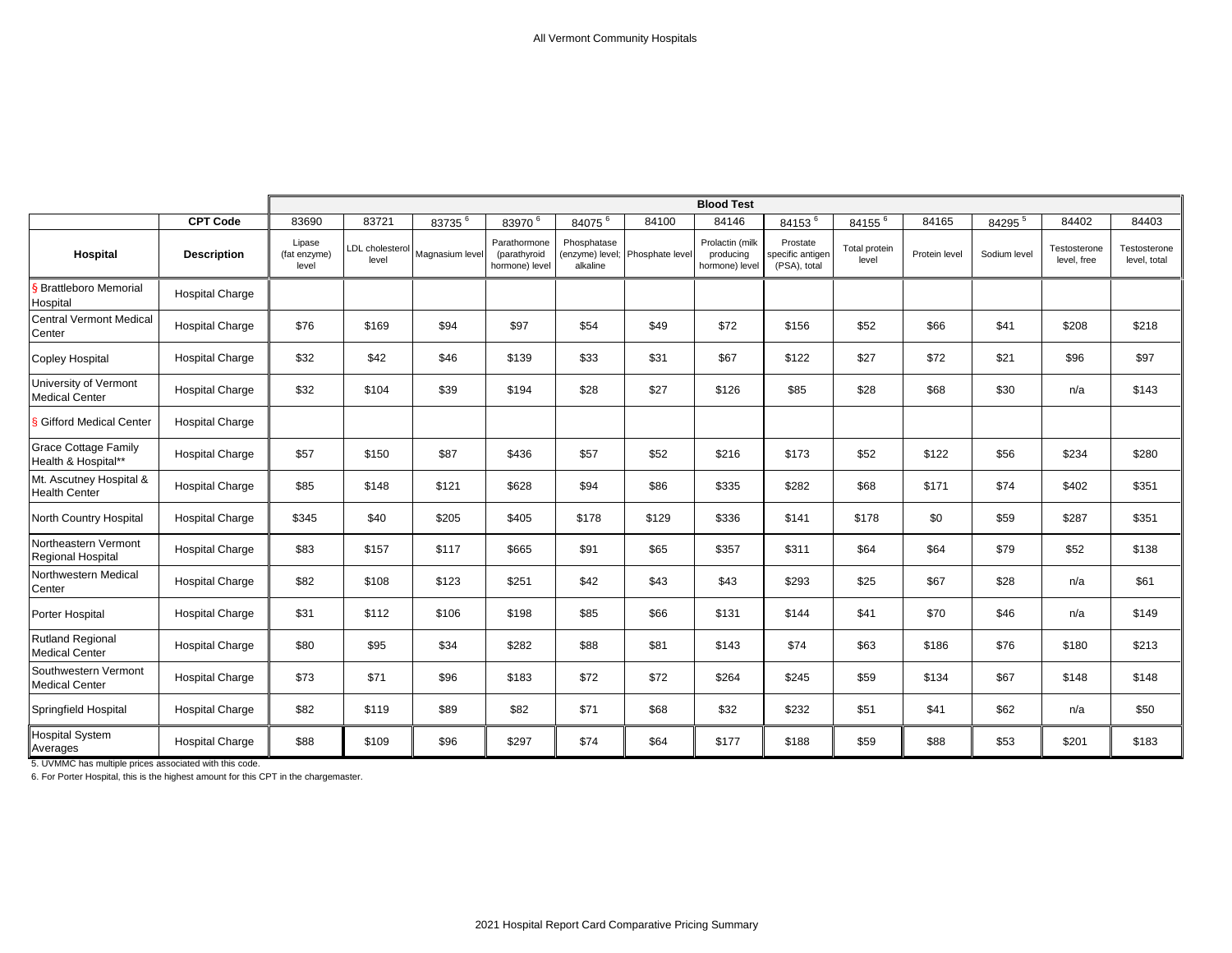|                                                  |                        | <b>Blood Test</b>                                  |                                                   |                                                  |                                                         |                                                   |                        |                                     |                                         |                                        |                        |                 |                                           |                                                  |
|--------------------------------------------------|------------------------|----------------------------------------------------|---------------------------------------------------|--------------------------------------------------|---------------------------------------------------------|---------------------------------------------------|------------------------|-------------------------------------|-----------------------------------------|----------------------------------------|------------------------|-----------------|-------------------------------------------|--------------------------------------------------|
|                                                  | <b>CPT Code</b>        | $84436$ <sup>6</sup>                               | 84439 <sup>6</sup>                                | 84443 <sup>6</sup>                               | 84450                                                   | 84460 1, 6                                        | 84478 <sup>6</sup>     | 84479                               | 84480                                   | 84481                                  | 84520 2, 5             | 84550           | 84703                                     | 85025 3, 6                                       |
| Hospital                                         | <b>Description</b>     | Thyroxine<br>(thyroid<br>chemical) level,<br>total | Thyroxine<br>(thyroid<br>chemical) level,<br>free | Thyroid<br>stimulating<br>hormone (TSH)<br>level | Aspartate<br>aminotransferas<br>e (AST or<br>SGOT) test | Aalanine<br>transaminase<br>(ALT or SGPT)<br>test | Triglycerides<br>level | Test to evaluate<br>thyroid hormone | T3 (thyroid<br>hormone) level,<br>total | T3 (thyroid<br>hormone) level,<br>free | Urea nitrogen<br>level | Uric acid level | Gonadotropin<br>(reproductive<br>hormone) | CBC.<br>automated, and<br>automated WBC<br>count |
| § Brattleboro Memorial<br>Hospital               | <b>Hospital Charge</b> |                                                    |                                                   |                                                  |                                                         |                                                   |                        |                                     |                                         |                                        |                        |                 |                                           |                                                  |
| <b>Central Vermont Medical</b><br>Center         | <b>Hospital Charge</b> | \$92                                               | \$154                                             | \$187                                            | \$56                                                    | \$65                                              | \$88                   | \$52                                | \$154                                   | \$235                                  | \$36                   | \$61            | \$154                                     | \$55                                             |
| <b>Copley Hospital</b>                           | <b>Hospital Charge</b> | \$46                                               | \$87                                              | \$97                                             | \$33                                                    | \$31                                              | \$40                   | \$28                                | \$55                                    | \$81                                   | \$23                   | \$30            | n/a                                       | \$47                                             |
| University of Vermont<br><b>Medical Center</b>   | <b>Hospital Charge</b> | \$71                                               | \$76                                              | \$110                                            | \$27                                                    | \$27                                              | \$30                   | \$92                                | \$75                                    | \$109                                  | \$29                   | \$28            | n/a                                       | \$42                                             |
| <b>§ Gifford Medical Center</b>                  | <b>Hospital Charge</b> |                                                    |                                                   |                                                  |                                                         |                                                   |                        |                                     |                                         |                                        |                        |                 |                                           |                                                  |
| <b>Grace Cottage Family</b><br>Health & Hospital | <b>Hospital Charge</b> | \$86                                               | \$111                                             | \$194                                            | \$46                                                    | \$56                                              | \$52                   | \$90                                | \$164                                   | \$206                                  | \$41                   | \$52            | \$113                                     | \$77                                             |
| Mt. Ascutney Hospital                            | <b>Hospital Charge</b> | \$100                                              | \$167                                             | \$256                                            | \$96                                                    | \$85                                              | \$94                   | \$120                               | \$270                                   | \$258                                  | \$65                   | \$83            | \$125                                     | \$128                                            |
| North Country Hospital                           | <b>Hospital Charge</b> | \$146                                              | \$217                                             | \$237                                            | \$166                                                   | \$166                                             | \$90                   | \$192                               | \$197                                   | \$154                                  | \$115                  | \$219           | \$115                                     | \$117                                            |
| Northeastern Vermont<br>Regional Hospital        | <b>Hospital Charge</b> | \$119                                              | \$150                                             | \$273                                            | \$91                                                    | \$83                                              | \$101                  | \$113                               | \$233                                   | \$275                                  | \$62                   | \$62            | \$132                                     | \$137                                            |
| Northwestern Medical<br>Center                   | <b>Hospital Charge</b> | \$88                                               | \$98                                              | \$85                                             | \$28                                                    | \$28                                              | \$243                  | \$190                               | \$42                                    | \$71                                   | \$28                   | \$42            | \$37                                      | \$67                                             |
| Porter Hospital                                  | <b>Hospital Charge</b> | \$71                                               | \$105                                             | \$194                                            | \$83                                                    | \$75                                              | \$75                   | \$70                                | \$80                                    | \$114                                  | \$59                   | \$84            | n/a                                       | \$90                                             |
| <b>Rutland Regional</b><br><b>Medical Center</b> | <b>Hospital Charge</b> | \$119                                              | \$45                                              | \$77                                             | \$89                                                    | \$81                                              | \$99                   | n/a                                 | \$224                                   | \$292                                  | \$41                   | \$41            | n/a                                       | \$34                                             |
| Southwestern Vermont<br><b>Medical Center</b>    | <b>Hospital Charge</b> | \$87                                               | \$133                                             | \$197                                            | \$59                                                    | \$62                                              | \$70                   | \$54                                | \$91                                    | \$100                                  | \$59                   | \$59            | \$141                                     | \$103                                            |
| Springfield Hospital                             | <b>Hospital Charge</b> | \$103                                              | \$130                                             | \$113                                            | \$71                                                    | \$67                                              | \$36                   | \$128                               | \$180                                   | \$55                                   | \$50                   | \$63            | \$99                                      | \$107                                            |
| Hospital System<br>Averages                      | <b>Hospital Charge</b> | \$94                                               | \$122                                             | \$168                                            | \$70                                                    | \$69                                              | \$85                   | \$103                               | \$147                                   | \$163                                  | \$51                   | \$69            | \$114                                     | \$84                                             |

1. Test to check for liver damage.<br>2. To assess kidney functioning.<br>3. CBC = Complete Blood Count

1. Test to check for liver damage. 5. UVMMC has multiple prices associated with this code. 2. To assess kidney functioning. 6. For Porter Hospital, this is the highest amount for this CPT in the chargemaster.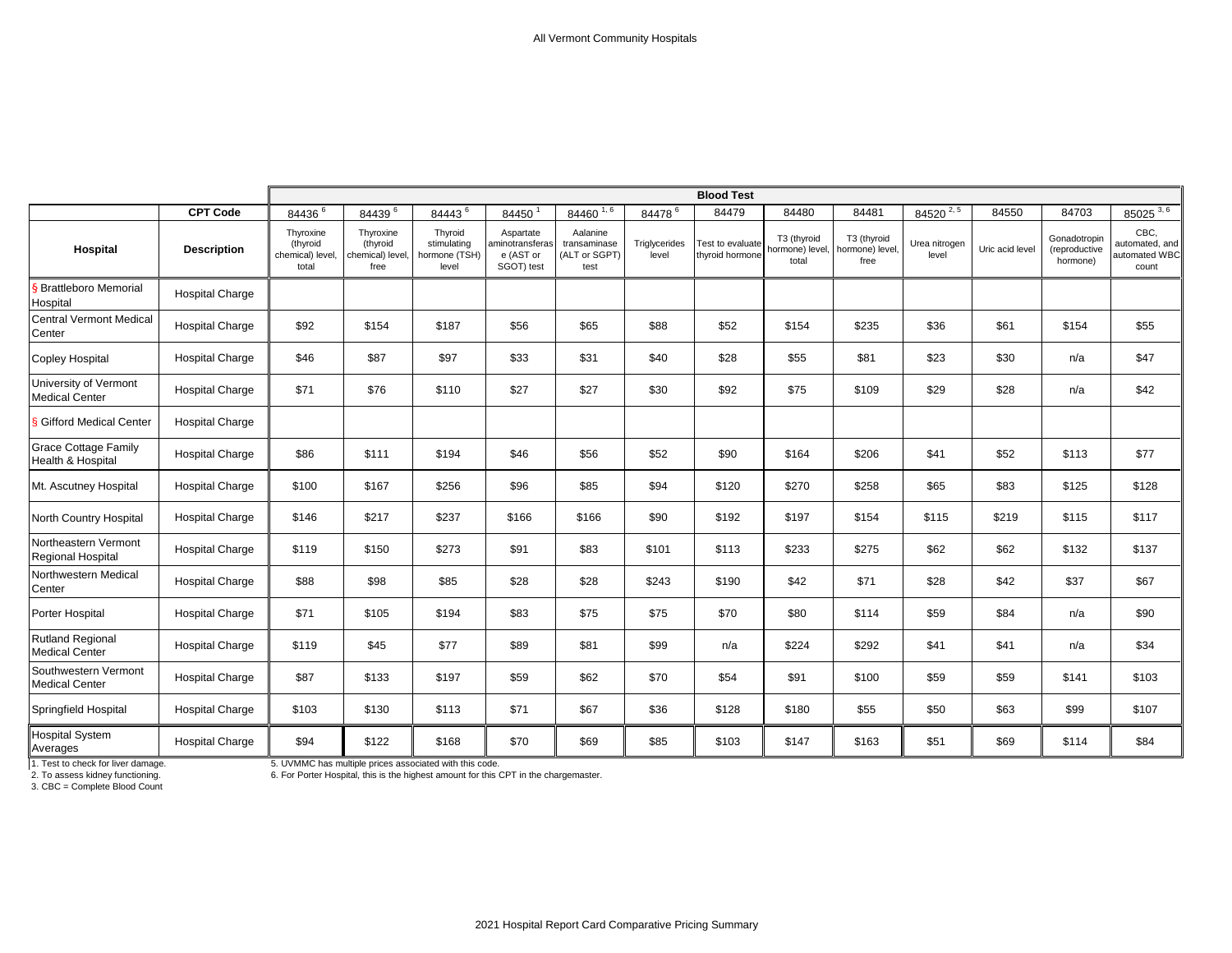|                                                  |                        | <b>Blood Test</b> |               |                                         |                                            |                                              |                      |                                           |                      |                                                                 |                      |                                          |                                                |                                                |
|--------------------------------------------------|------------------------|-------------------|---------------|-----------------------------------------|--------------------------------------------|----------------------------------------------|----------------------|-------------------------------------------|----------------------|-----------------------------------------------------------------|----------------------|------------------------------------------|------------------------------------------------|------------------------------------------------|
|                                                  | <b>CPT Code</b>        | 85027             | 85610 5, 6    | 85651 <sup>2</sup>                      | 86003 5, 6                                 | 86038                                        | 86140 <sup>3</sup>   | 86141 <sup>3</sup>                        | 86430 <sup>4</sup>   | 86304                                                           | 86480                | 86618 <sup>6</sup>                       | 86695                                          | 86696                                          |
| Hospital                                         | <b>Description</b>     | CBC, automated    | Clotting time | Red blood cell<br>sedimentation<br>rate | Antibody to<br>allergic<br>substance (IgE) | Test to screen<br>for autoimmune<br>disorder | C-reative<br>protein | C-reative<br>protein, high<br>sensitivity | Rheumatoid<br>factor | Immunoassay<br>for tumor<br>antigen,<br>quantitative; CA<br>125 | Tuberculosis<br>test | Analysis for<br>lyme disease<br>bacteria | Antibody to<br>herpes simplex<br>virus, type 1 | Antibody to<br>herpes simplex<br>virus, type 2 |
| <b>§ Brattleboro Memorial</b><br>Hospital        | <b>Hospital Charge</b> |                   |               |                                         |                                            |                                              |                      |                                           |                      |                                                                 |                      |                                          |                                                |                                                |
| <b>Central Vermont Medical</b><br>Center         | <b>Hospital Charge</b> | \$51              | \$50          | n/a                                     | \$83                                       | \$219                                        | \$70                 | \$115                                     | \$232                | \$157                                                           | \$289                | \$185                                    | \$152                                          | \$152                                          |
| <b>Copley Hospital</b>                           | <b>Hospital Charge</b> | \$43              | \$30          | n/a                                     | \$92                                       | \$46                                         | \$21                 | n/a                                       | \$79                 | n/a                                                             | \$233                | \$74                                     | \$61                                           | \$87                                           |
| University of Vermont<br><b>Medical Center</b>   | <b>Hospital Charge</b> | \$40              | \$35          | n/a                                     | \$72                                       | \$78                                         | \$44                 | \$84                                      | \$103                | n/a                                                             | \$175                | \$90                                     | \$96                                           | \$106                                          |
| <b>§ Gifford Medical Center</b>                  | <b>Hospital Charge</b> |                   |               |                                         |                                            |                                              |                      |                                           |                      |                                                                 |                      |                                          |                                                |                                                |
| <b>Grace Cottage Family</b><br>Health & Hospital | <b>Hospital Charge</b> | \$77              | \$62          | \$57                                    | \$52                                       | \$124                                        | \$75                 | \$153                                     | \$187                | n/a                                                             | \$643                | \$154                                    | \$139                                          | \$184                                          |
| Mt. Ascutney Hospital                            | <b>Hospital Charge</b> | \$105             | \$72          | \$65                                    | \$95                                       | \$211                                        | \$64                 | \$193                                     | \$380                | n/a                                                             | \$841                | \$238                                    | \$195                                          | \$286                                          |
| North Country Hospital                           | <b>Hospital Charge</b> | \$83              | \$65          | \$117                                   | \$53                                       | \$481                                        | \$207                | \$86                                      | \$322                | n/a                                                             | \$261                | \$131                                    | \$56                                           | \$82                                           |
| Northeastern Vermont<br>Regional Hospital        | <b>Hospital Charge</b> | \$113             | \$72          | \$0                                     | \$20                                       | \$206                                        | \$62                 | \$79                                      | \$0                  | \$350                                                           | \$191                | \$234                                    | \$162                                          | \$133                                          |
| Northwestern Medical<br>Center                   | <b>Hospital Charge</b> | \$39              | \$91          | n/a                                     | \$141                                      | \$150                                        | \$28                 | \$129                                     | \$71                 | \$34                                                            | \$235                | \$168                                    | \$139                                          | \$139                                          |
| Porter Hospital                                  | <b>Hospital Charge</b> | \$85              | \$46          | n/a                                     | \$142                                      | \$91                                         | \$83                 | \$87                                      | \$109                | n/a                                                             | \$199                | \$100                                    | \$90                                           | \$100                                          |
| <b>Rutland Regional</b><br><b>Medical Center</b> | <b>Hospital Charge</b> | \$31              | \$54          | n/a                                     | \$36                                       | \$52                                         | \$60                 | \$223                                     | \$153                | n/a                                                             | \$464                | \$109                                    | \$64                                           | \$93                                           |
| Southwestern Vermont<br><b>Medical Center</b>    | <b>Hospital Charge</b> | \$58              | \$43          | n/a                                     | \$81                                       | \$97                                         | \$67                 | \$162                                     | \$140                | \$80                                                            | n/a                  | \$57                                     | \$146                                          | \$146                                          |
| Springfield Hospital                             | <b>Hospital Charge</b> | \$88              | \$57          | n/a                                     | \$80                                       | \$67                                         | \$51                 | \$24                                      | \$78                 | n/a                                                             | \$193                | \$63                                     | \$31                                           | \$57                                           |
| <b>Hospital System</b><br>Averages               | <b>Hospital Charge</b> | \$68              | \$56          | \$60                                    | \$79                                       | \$152                                        | \$69                 | \$121                                     | \$155                | \$155                                                           | \$338                | \$134                                    | \$111                                          | \$130                                          |

3. Test to detect infection or inflammation. 6. For Porter Hospital, this is the highest amount for this CPT in the chargemaster. 2. Test to detect inflammation. 5. UVMMC has multiple prices associated with this code. 1. CBC = Complete Blood Count. 4. North Country uses CPT code 86431.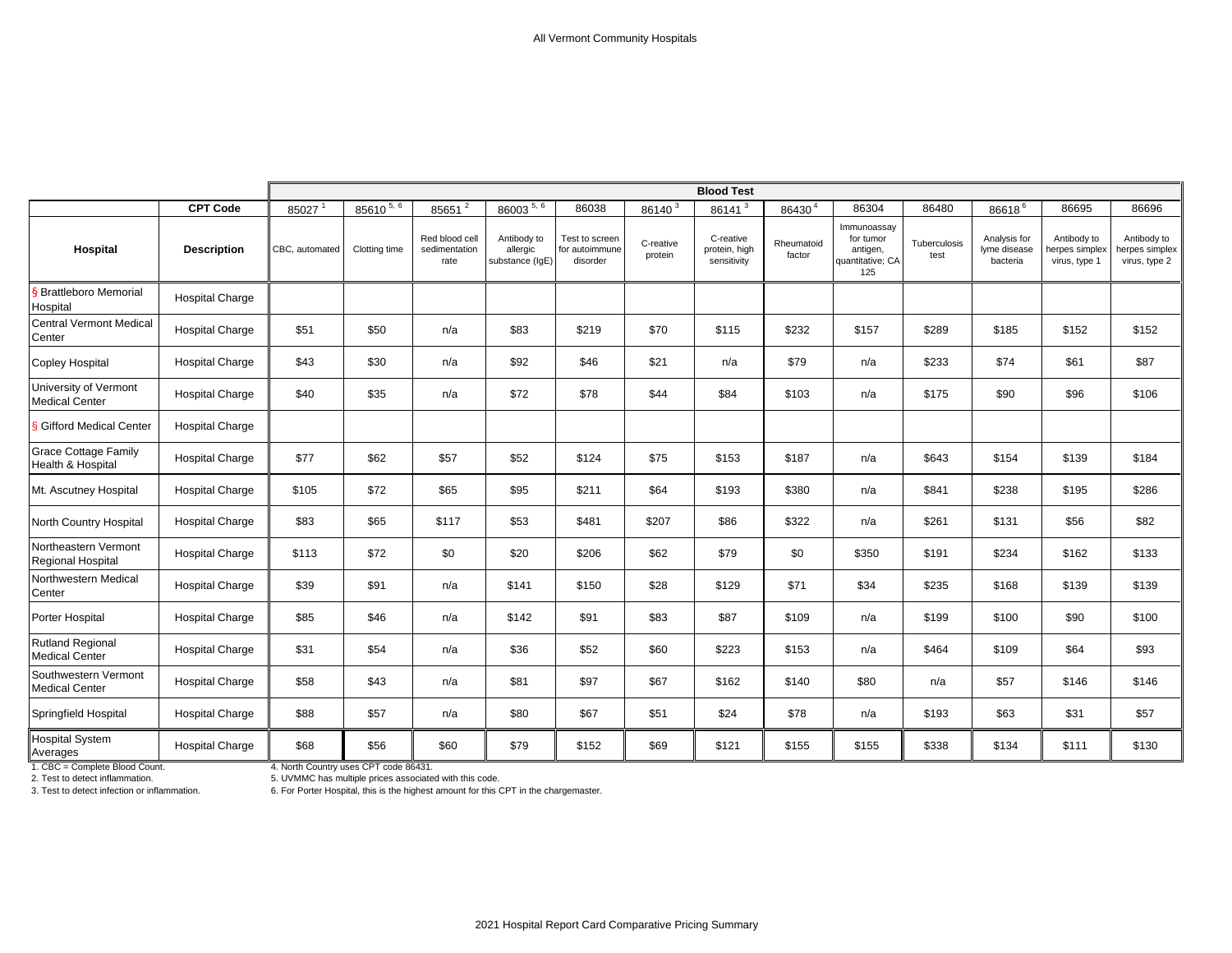|                                                  |                        |                                          |                                                 |                                                           | <b>Blood Test</b>                                    |                               |                       |                     |                 | <b>Fecal Test</b>                                          |                                     |                             |
|--------------------------------------------------|------------------------|------------------------------------------|-------------------------------------------------|-----------------------------------------------------------|------------------------------------------------------|-------------------------------|-----------------------|---------------------|-----------------|------------------------------------------------------------|-------------------------------------|-----------------------------|
|                                                  | <b>CPT Code</b>        | 86703 <sup>1</sup>                       | 86706                                           | 86787                                                     | 86800 <sup>6</sup>                                   | 86803                         | 86850                 | 86900               | $86901^{5,6}$   | 82270 $2,5$                                                | 87045                               | 87177                       |
| Hospital                                         | <b>Description</b>     | Antibody to HIV-<br>1 and<br>HIV-2 virus | <b>Hepatitis B</b><br>surface<br>antibody level | Antibody to<br>varicella-zoster<br>virus (chicken<br>pox) | Thyroglobulin<br>(thyroid protein)<br>antibody level | Hepatitis C<br>antibody level | Antibody<br>detection | ABO blood<br>typing | Rh blood typing | Stool test for<br>blood (to screen<br>for colon<br>tumors) | Stool test for<br>bacterial culture | Stool test for<br>parasites |
| § Brattleboro Memorial<br>Hospital               | <b>Hospital Charge</b> |                                          |                                                 |                                                           |                                                      |                               |                       |                     |                 |                                                            |                                     |                             |
| <b>Central Vermont Medical</b><br>Center         | <b>Hospital Charge</b> | \$172                                    | \$147                                           | \$149                                                     | \$172                                                | \$189                         | \$217                 | \$87                | \$83            | n/a                                                        | \$139                               | \$234                       |
| <b>Copley Hospital</b>                           | <b>Hospital Charge</b> | \$75                                     | \$60                                            | \$106                                                     | \$74                                                 | \$84                          | \$81                  | \$171               | \$52            | \$17                                                       | n/a                                 | \$54                        |
| University of Vermont<br><b>Medical Center</b>   | <b>Hospital Charge</b> | \$85                                     | \$91                                            | \$82                                                      | \$84                                                 | \$91                          | \$75                  | \$40                | \$39            | \$57                                                       | \$91                                | \$113                       |
| <b>§ Gifford Medical Center</b>                  | <b>Hospital Charge</b> |                                          |                                                 |                                                           |                                                      |                               |                       |                     |                 |                                                            |                                     |                             |
| <b>Grace Cottage Family</b><br>Health & Hospital | <b>Hospital Charge</b> | \$142                                    | \$156                                           | \$168                                                     | \$133                                                | \$204                         | \$144                 | \$73                | \$73            | \$40                                                       | n/a                                 | \$186                       |
| Mt. Ascutney Hospital                            | <b>Hospital Charge</b> | \$197                                    | \$193                                           | \$236                                                     | \$215                                                | \$198                         | \$162                 | \$43                | \$29            | n/a                                                        | \$139                               | \$158                       |
| North Country Hospital                           | <b>Hospital Charge</b> | \$287                                    | \$208                                           | \$121                                                     | \$150                                                | \$147                         | \$113                 | \$91                | \$91            | n/a                                                        | \$381                               | \$606                       |
| Northeastern Vermont<br><b>Regional Hospital</b> | <b>Hospital Charge</b> | \$180                                    | \$32                                            | \$117                                                     | \$206                                                | \$32                          | \$78                  | \$140               | \$56            | \$47                                                       | \$18                                | \$154                       |
| Northwestern Medical<br>Center                   | <b>Hospital Charge</b> | \$180                                    | \$60                                            | \$142                                                     | \$195                                                | \$70                          | \$120                 | \$134               | \$111           | \$31                                                       | \$156                               | \$176                       |
| Porter Hospital                                  | <b>Hospital Charge</b> | \$75                                     | \$97                                            | \$85                                                      | \$113                                                | \$85                          | \$119                 | \$61                | \$54            | \$41                                                       | n/a                                 | \$112                       |
| <b>Rutland Regional</b><br><b>Medical Center</b> | <b>Hospital Charge</b> | \$100                                    | \$186                                           | \$176                                                     | \$193                                                | \$230                         | \$187                 | \$198               | \$94            | \$66                                                       | \$106                               | \$101                       |
| Southwestern Vermont<br><b>Medical Center</b>    | <b>Hospital Charge</b> | n/a                                      | \$148                                           | \$89                                                      | \$113                                                | \$91                          | \$176                 | \$103               | \$96            | \$48                                                       | \$96                                | \$132                       |
| Springfield Hospital                             | <b>Hospital Charge</b> | \$56                                     | \$39                                            | \$82                                                      | \$55                                                 | n/a                           | \$162                 | \$89                | \$69            | \$22                                                       | n/a                                 | \$93                        |
| <b>Hospital System</b><br>Averages               | <b>Hospital Charge</b> | \$141                                    | \$118                                           | \$130                                                     | \$142                                                | \$129                         | \$136                 | \$102               | \$70            | \$41                                                       | \$141                               | \$177                       |

1. North Country uses CPT code G0425.

2. North Country may charge physician charge of \$28 or hospital charge of \$115, but not both. At CVMC, this is done in clinics. UVMMC's \$57 is a combined charge of hospital and physician charges.<br>5. UVMMC has multiple pric

6. For Porter Hospital, this is the highest amount for this CPT in the chargemaster.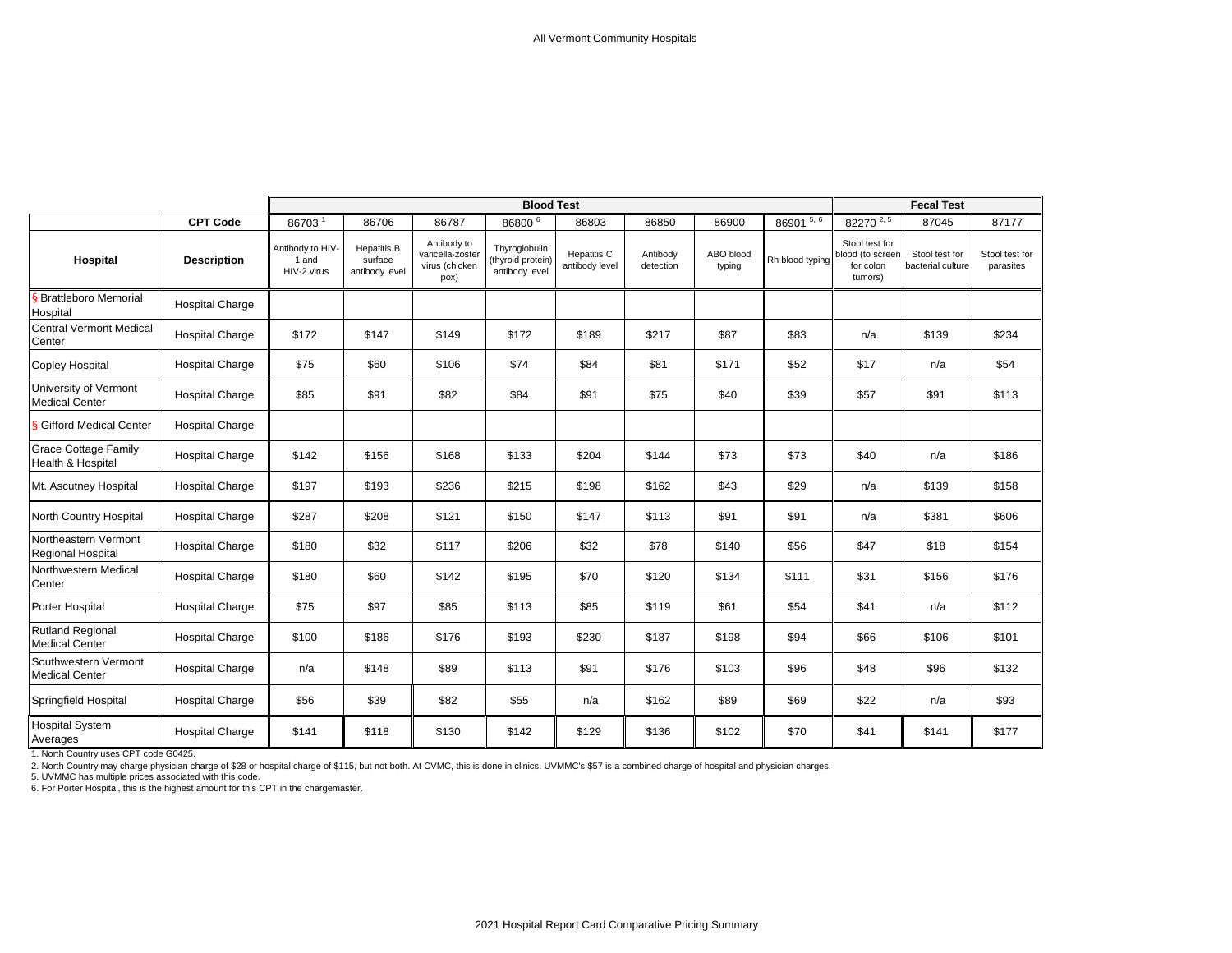|                                                  |                        |                                               |                                               | <b>Urine Test</b>                                   |                                          |                                |                                              |
|--------------------------------------------------|------------------------|-----------------------------------------------|-----------------------------------------------|-----------------------------------------------------|------------------------------------------|--------------------------------|----------------------------------------------|
|                                                  | <b>CPT Code</b>        | 81000 <sup>1</sup>                            | 81001 $\frac{4,5}{4}$                         | $81003^{2,5}$                                       | 84156                                    | 87086 <sup>3</sup>             | $87088$ <sup>6</sup>                         |
| Hospital                                         | <b>Description</b>     | Urinalysis (non-<br>automated),<br>microscopy | Urinalysis<br>(automated),<br>with microscopy | Urinalysis<br>(automated),<br>without<br>microscopy | Urine test for<br>total protein<br>level | Urine culture,<br>colony count | Urine culture.<br>organism<br>identification |
| § Brattleboro Memorial<br>Hospital               | <b>Hospital Charge</b> |                                               |                                               |                                                     |                                          |                                |                                              |
| <b>Central Vermont Medical</b><br>Center         | <b>Hospital Charge</b> | n/a                                           | \$109                                         | \$55                                                | \$58                                     | \$72                           | n/a                                          |
| <b>Copley Hospital</b>                           | <b>Hospital Charge</b> | n/a                                           | \$53                                          | \$8                                                 | \$25                                     | n/a                            | \$25                                         |
| University of Vermont<br><b>Medical Center</b>   | <b>Hospital Charge</b> | \$19                                          | \$40                                          | \$43                                                | \$40                                     | \$84                           | \$64                                         |
| <b>&amp; Gifford Medical Center</b>              | <b>Hospital Charge</b> |                                               |                                               |                                                     |                                          |                                |                                              |
| <b>Grace Cottage Family</b><br>Health & Hospital | <b>Hospital Charge</b> | \$75                                          | \$75                                          | \$39                                                | \$52                                     | \$81                           | n/a                                          |
| Mt. Ascutney Hospital                            | <b>Hospital Charge</b> | n/a                                           | \$58                                          | \$46                                                | \$80                                     | \$85                           | \$70                                         |
| North Country Hospital                           | <b>Hospital Charge</b> | \$157                                         | n/a                                           | n/a                                                 | \$125                                    | n/a                            | \$195                                        |
| Northeastern Vermont<br><b>Regional Hospital</b> | <b>Hospital Charge</b> | \$57                                          | \$0                                           | \$36                                                | \$57                                     | \$101                          | \$71                                         |
| Northwestern Medical<br>Center                   | <b>Hospital Charge</b> | \$13                                          | \$50                                          | \$32                                                | \$156                                    | \$43                           | \$24                                         |
| Porter Hospital                                  | <b>Hospital Charge</b> | n/a                                           | \$58                                          | \$30                                                | \$40                                     | \$78                           | \$57                                         |
| <b>Rutland Regional</b><br><b>Medical Center</b> | <b>Hospital Charge</b> | n/a                                           | \$106                                         | \$108                                               | \$61                                     | \$48                           | \$27                                         |
| Southwestern Vermont<br><b>Medical Center</b>    | <b>Hospital Charge</b> | \$25                                          | \$109                                         | \$108                                               | \$93                                     | \$107                          | n/a                                          |
| Springfield Hospital                             | <b>Hospital Charge</b> | \$31                                          | \$50                                          | \$34                                                | \$71                                     | \$91                           | \$91                                         |
| <b>Hospital System</b><br>Averages               | <b>Hospital Charge</b> | \$54                                          | \$64                                          | \$49                                                | \$71                                     | \$79                           | \$69                                         |

1. At Brattleboro Memorial Hospital, it is a point-of-care testing at doctor's office. North Country's charge \$157 is a combined charge of hospital and physician charges. At CVMC, this is done in clinics.

2. North Country uses CPT code 81002. 3. North Country uses CPT code 87088. 4. North Country uses CPT code 81000 (hospital charge).

5. UVMMC has multiple prices associated with this code.

6. For Porter Hospital, this is the highest amount for this CPT in the chargemaster.